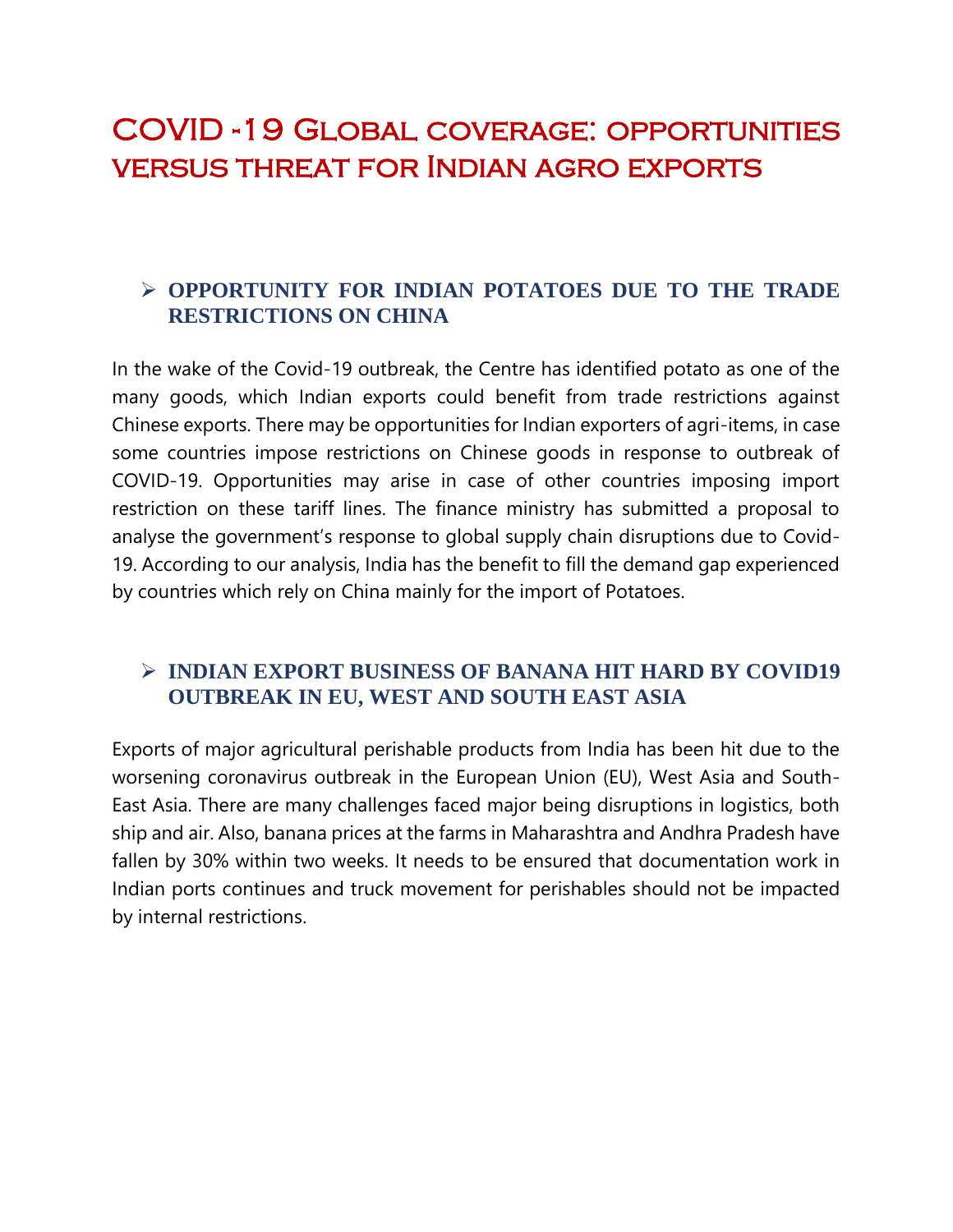## **EUROPEAN UNION RELAXES FRUIT IMPORT RULES WHICH INCREASES EXPORTS FROM INDIA. BUT THERE IS DECLINE IN EXPORTS TO US AND JAPAN**

The European Union has eased rules for import of fresh fruits such as mangoes, bananas, grapes and oranges from India. The physical certificate assuring food safety, and animal and plant health standards is no longer required. Instead an online certification issued by relevant authorities of exporting country will be enough. This relaxation comes because of global trade disruptions due to the spread of the Covid-19 pandemic. This has benefitted the Indian banana export industry. However, exports to the United States and Japan will suffer as they send inspectors before finalising their orders. But their inspectors are not coming due to the travel bans. So, there are no export orders from these countries. Similar measures as EU should be adopted by these countries to benefit the export industry.

## **CORONAVIRUS IN IRAN TAKES A TOLL ON BASMATI EXPORTS, DOMESTIC PRICES FALL**

Due to outbreak of COVID-19, Nowruz festival has been cancelled in Iran, Iraq and Pakistan, which has been a big blow to the Indian Basmati Rice Exporters in addition to the losses faced due to the US-Iran standoff. In this scenario of decreased number of Middle East Importers, Brazil can be seen as an alternative for the Indian Exporters.

Indian exports have also been hit by lack of container availability in India, delayed payments for shipments to Iran and decrease in Iranian buyers' deposits in Indian banks, due to decrease in Oil purchases by India from Iran. Shift of Indian focus from Basmati Rice to Medicines, masks and medical supplies in the wake of Coronavirus Outbreak has been speculated by the Iranian Importers.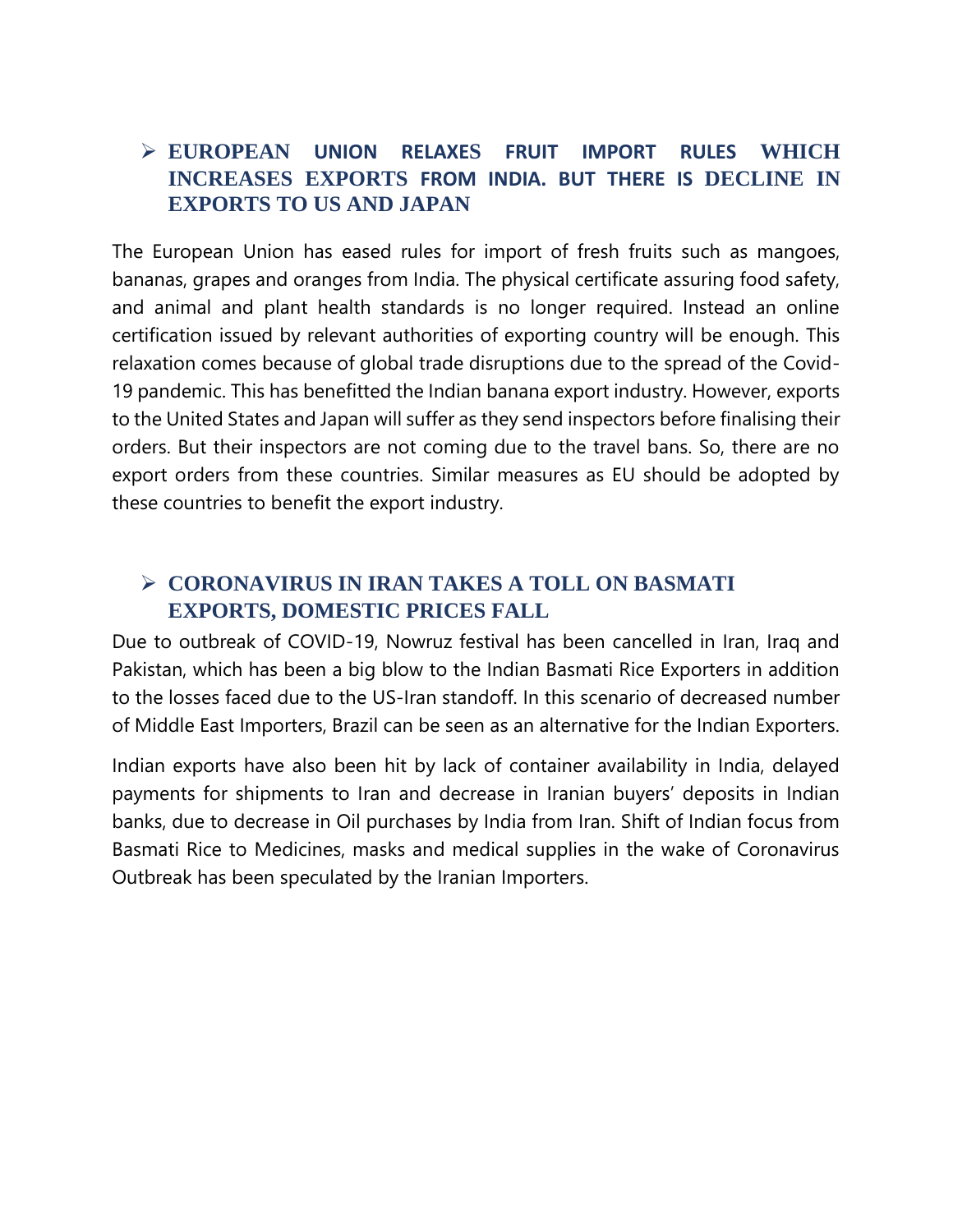#### **EUROPE BASMATI RICE MARKET ATTAIN A MARKET SIZE OF \$615 MILLION BY 2023**

Indian Basmati Rice Exports has been increased in European countries like Germany, Poland by the increased rice consumption. However, the exports may be restrained by the European Union's stringent Pesticide norms. The alternative markets of the UK and Netherlands can also be considered by the Indian Exporters.

## **NETHERLANDS FLOWER SECTOR WILTS AS CORONAVIRUS HURTS BUSINESS**

Netherlands, often known as world's blossom trade capital. The Netherlands accounts for nearly half of the world trade in floriculture products and 77% of flower bulbs sold globally. Top destinations usually include Germany, the U.K., France and Italy. The Dutch exports overall are valued at \$6.7 billion and the sector accounts for about 5% of the country's gross domestic product. The coronavirus has grounded deliveries and shipments of all the flowers. And now the Dutch government has banned public gatherings of any size until June. People are hardly buying flowers right now. The Demand for Flowers is near zero. The country's largest cooperative of growers, which sells some 12 billion plants and flowers each year. The revenue has dropped by 85% since last month. The Netherlands isn't the only country whose flower sector is suffering. Kenya and Ethiopia are also important producers of flowers. In Kenya, flowers are the second-largest source of currency after remittances. Seventy percent of cut flowers from Kenya are sold to Europe, most through an auction in the Netherlands. Another issue that compounds on going crisis is shelf life of flowers is very short hence there is no question of stocking. Amidst this crisis wherein major exporters are facing supply crunch, Indian exporters can rapidly capture the European market to fill the gap.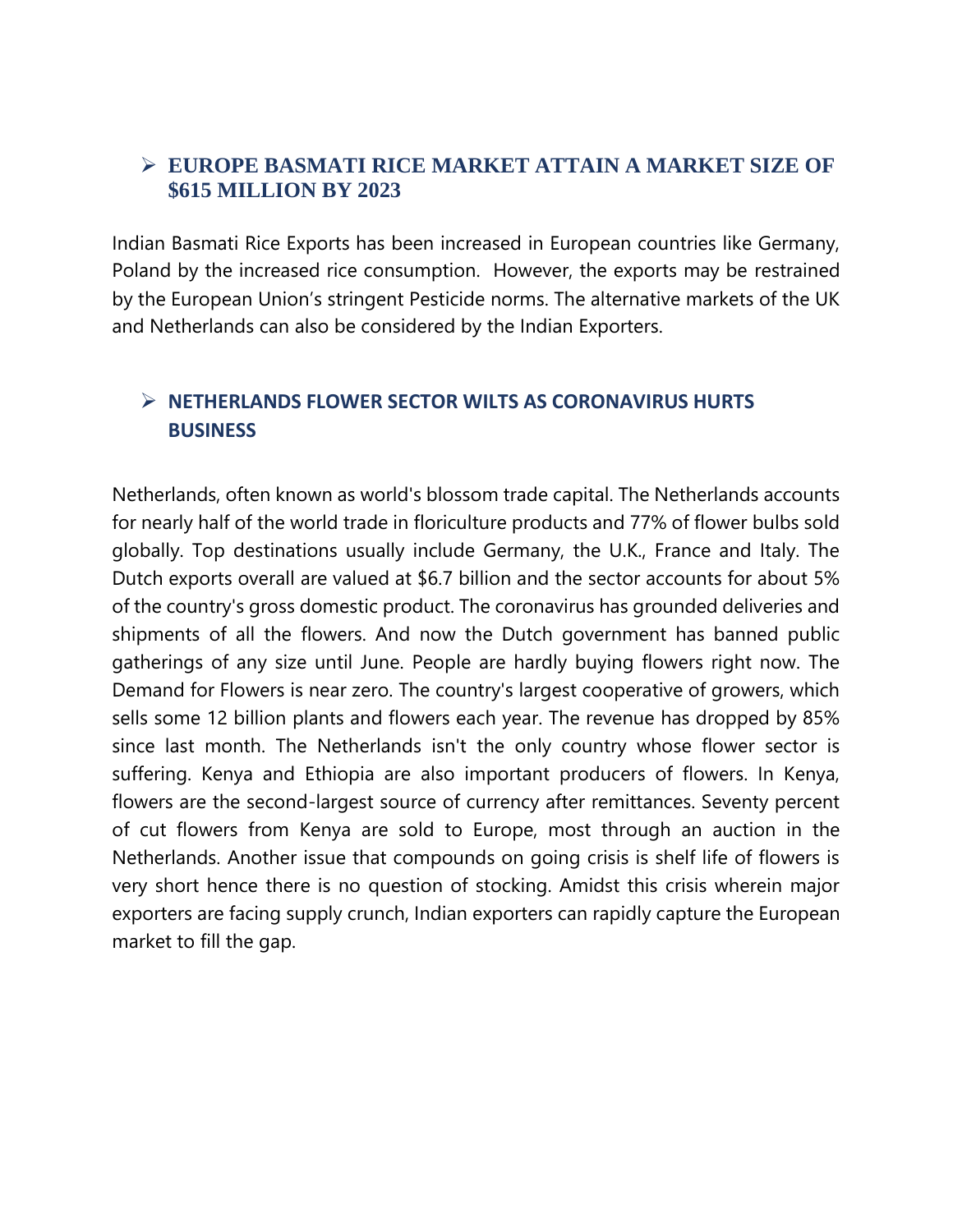#### **KENYA SEES 2020 FLOWER EXPORTS FALLING BY HALF ON CORONAVIRUS**

Kenya's flower industry, the largest exporter of blooms to Europe, is staring at a disaster if disruptions caused by the coronavirus pandemic continue on for long time. Farms in Kenya are exporting only 20% of the 60 tons of cut flowers that they would normally send daily to markets including the U.K., the Netherlands and Germany. Europe, seeing more Covid-19 infections and deaths than China, it has become the epicenter of the virus with countries ordering lockdowns and closing borders. This has hit supply chains for trading partners including Kenya, whose roses are popular at events including royal parties in the U.K. Almost the entire market has collapsed. since industry is on lockdown. The number of flights in Kenya reduced slightly in February from the previous month while the volume of cargo airlifted dropped 14%. If the situation continues, Kenya's flower export earnings could drop by about half to 60 billion shillings (\$571 million) or lower this year. Kenya being one of the major player in flower market could significantly hit the supply of fresh flowers. Indian exporters could exploit this gap and increase their market share in world trade.

## **CORONAVIRUS EPIDEMIC: GROUNDNUT EXPORTS TO CHINA COME TO STANDSTILL**

Groundnut import orders from China have come to a standstill due to the [coronavirus](https://www.business-standard.com/about/what-is-coronavirus) outbreak there. India's [groundnut](https://www.business-standard.com/topic/groundnut) exports jumped by a staggering between April and December 2019 as compared to corresponding period last year. Due to ongoing US China Trade war and short supply in China, there has been increase in Indian exports. Also reduced supply from USA and Senegal has led India export increased quantities of groundnuts to China and Far East countries. Also, orders from Vietnam which is 3d largest importer from India has dried up. Due to this reason, farmers are trying to sell groundnuts in domestic markets to liquidate the stock.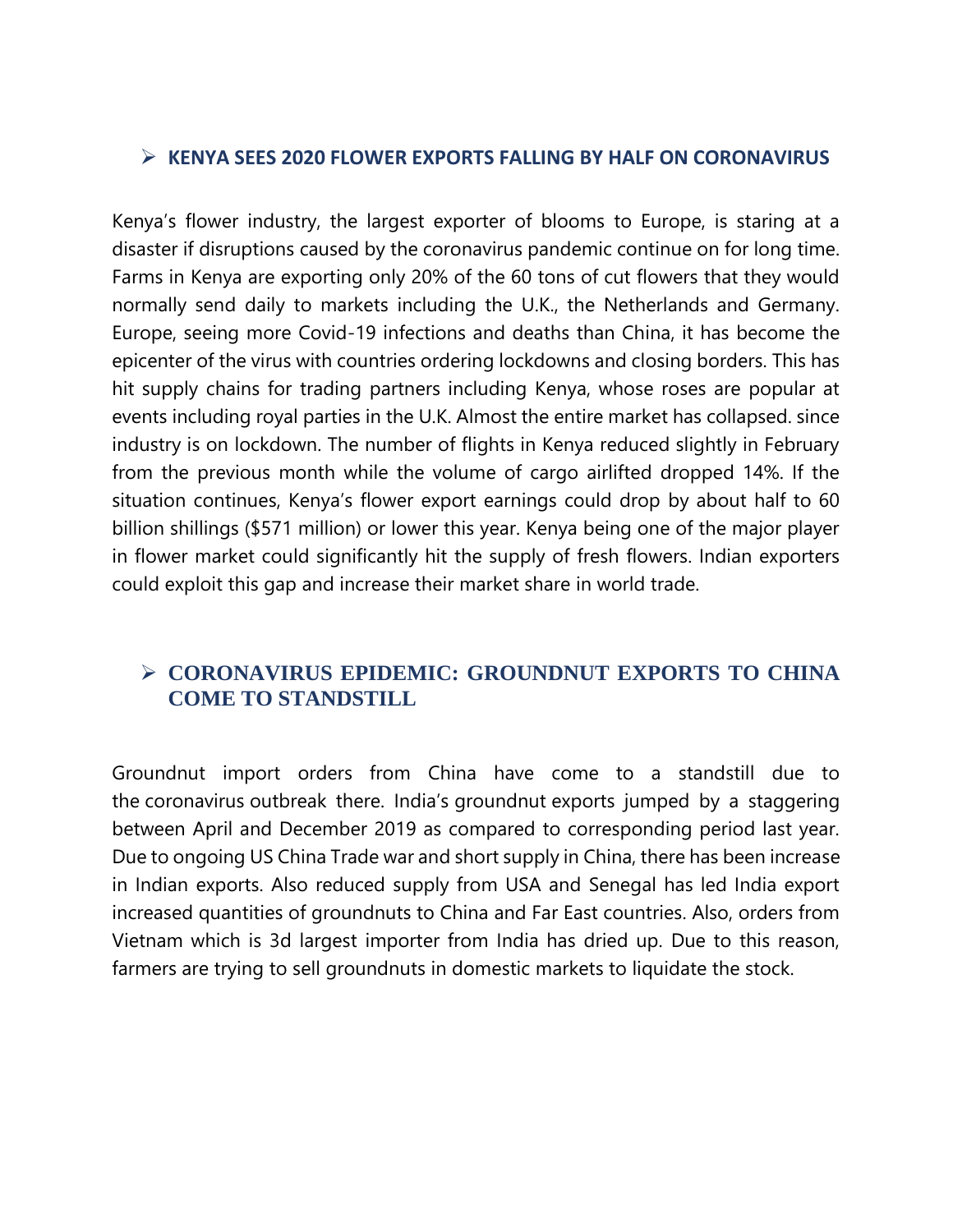## **COVID-19 MAY SHAVE \$245 MN OFF FARM, MARINE EXPORTS TO CHINA, ITALY IN MARCH**

Farm and marine products exports to China and Italy may take a hit in March alone due to the disruptions caused by the Covid-19 pandemic. Total agriculture exports have declined 6.1 per cent but to China the shipments had soared almost 86 per cent. Similarly, agricultural exports to Italy have also declined. The complete lockdown in China and Italy as a result of Covid-19 may affect our agriculture and allied exports in March.

Virus outbreak came at a time when there was high demand of farm items in China. Agri products that will face a severe hit will be cereals, groundnut, castor oils, jams and jellies, sugar etc. Overall farm goods will report a decline in March to international borders due to cancelled flights and disruptions in shipping activity.

## **THE TABLE GRAPE INDUSTRY IS IN UNCHARTED TERRITORY RIGHT NOW**

The table grape industry has seen an uptick in demand in the past weeks with substantially increased retail demand due to the COVID-19 pandemic. However, opportunity for Indian Grape exporters come in due to the Chilean and Peruvian grape seasons being winding down with their decreasing weekly volumes. With the lower volumes but increasing demand, the cold stores are rapidly being depleted and spot market pricing is expected to continue to increase. If movement continues at this current pace, it is likely to see table grape supplies from competing countries drying up by the third week of April.

#### **COVID-19: EU RELAXES FRUIT & VEGGIES IMPORTS; NO ORDERS FROM US**

The European Union has eased rules for import of fresh fruit and vegetables from India. It has done away with the requirement for a physical certificate assuring food safety, and animal and plant health standards. Now, an online certification will be enough. The relaxation comes in the wake of global trade disruptions due to the spread of the Covid-19 pandemic. Netherlands, Russia, UK, Bangladesh and Germany are the major export destinations. Grapes, pomegranates, mangoes, bananas and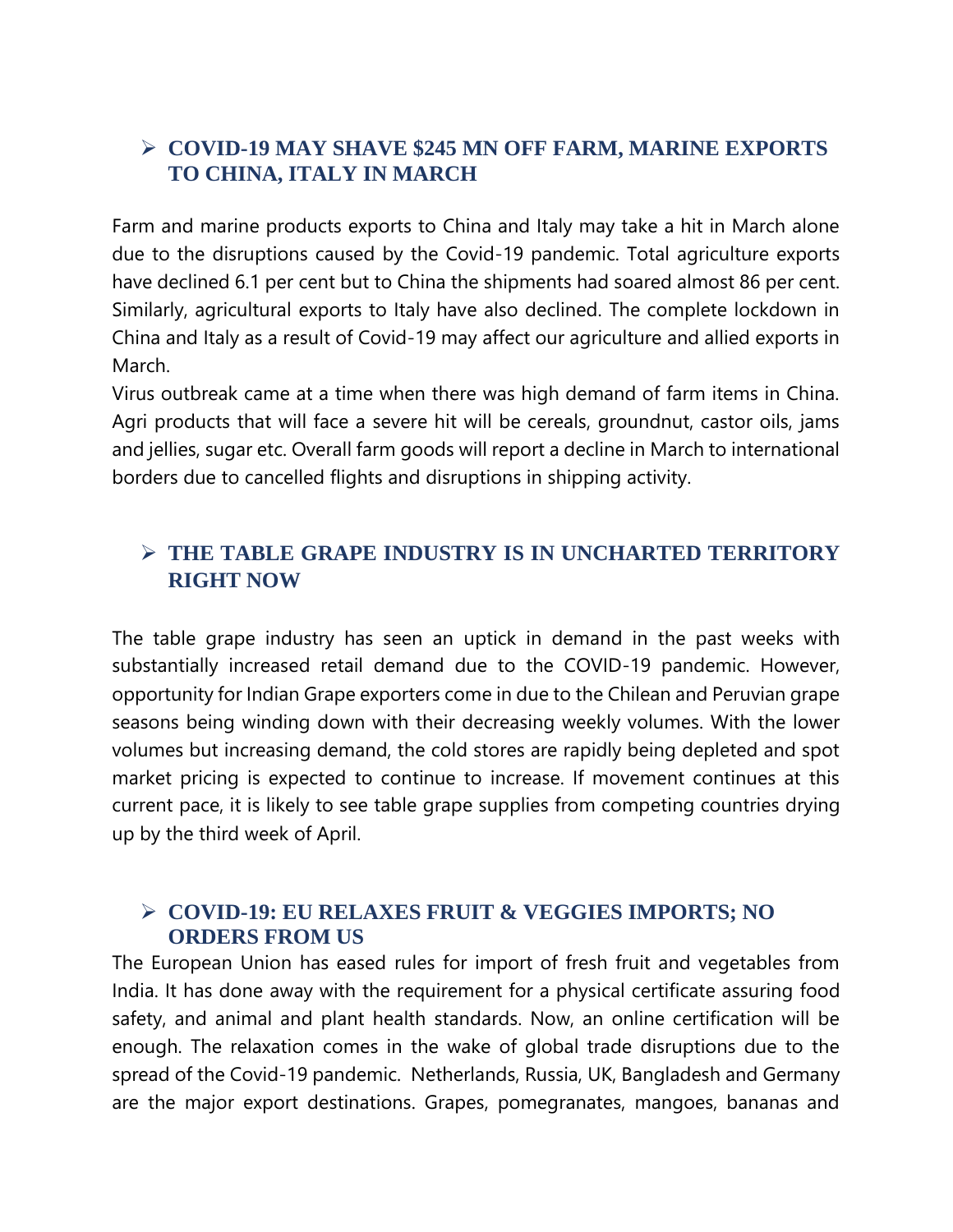oranges account for a large portion of fruits exported from the country, while onions, potatoes, tomatoes, and green chilly are major contributors to the vegetable export basket.

## **GLOBAL IMPACT OF CORONA VIRUS ON FRESH POMEGRANATE**

The recent pomegranate season ended in India with lower volumes. However, for the next season, which starts in June, a great yield (+30%) is expected thanks to the monsoon. The main market for the pomegranate seeds is Western Europe. Due to the coronavirus, Indians expect a greater demand for pomegranate seeds, since they are rich in antioxidants. However, the logistics is becoming a major challenge, because air freight is hardly possible. This could have effects on the logistics chain in India.

## **OPPORTUNITY FOR INDIAN MANGOES IN KOREAN MARKET IN COVID CRISES**

South Korea has placed a huge amount (~4000 tones) of order for mango imports from Cambodia. The type of mango they ordered for import is Keo Romeat. 1st shipment from Cambodia was made in Jan'20 which gained popularity in South Korean Market and people asked for more such variety. The company who is ordering from South Korea is Hyundai Agro. From India's perspective Korea imports more from India than Cambodia, so this is a chance for Indian players to capture the opportunity.

Some of Indian export market countries are very much affected by COVID-19 like UK, USA, France, China, Germany for which a new market will be required unless those countries recover quickly. Whereas the import countries of Korea don't have much affected countries so it's import might not get affected.

## **INDIA CAN GAIN FROM HIGH PRICE OF CHINESE ONIONS**

India had an onion shortage last year because major production areas suffered from drought. Chinese onion export to India consequently increased but same is not the case this year, the marker doesn't look good. Price of onions this year is around 300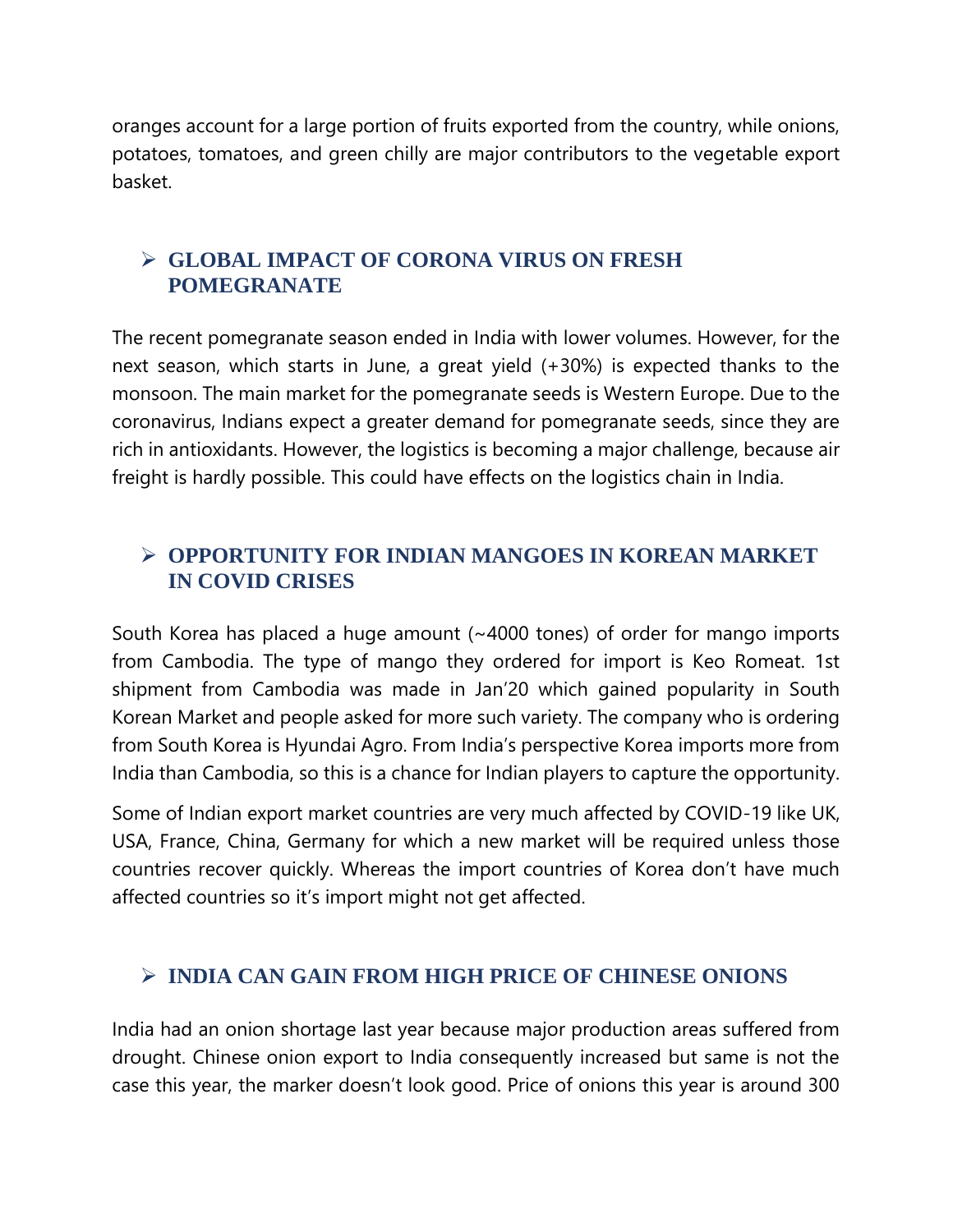USD which was barely 142 USD at this time last year. The onion price is so much higher than last year because onion reserves from last production season are running out in China. Main market for Chinese onions is USA and Canada which will see drop this year because of increase in price. The dried shallots which china exports to USA comes from Myanmar. To be particular, the production of red onions is very well but not of yellow onions. Good thing about china is that it has all the different varieties of Onions in terms of sizes, the smaller ones which is popular in USA and larger ones which is popular for local consumption as well.

## **DUTCH ONION SALES IN HIGH GEAR DUE TO COVID-19 AND APPROACHING RAMADAN**

Recently the Dutch onion market has shifted from relatively boring in to top performing. Onions are always there in the Dutch market. It wasn't expected that a virus could have such an impact. People are not staying at home and using onions which usually goes out to a restaurant. At present, all the sorters at the Netherlands are running at full capacity. And the onion farms parking areas are all full of trucks. People, all over Europe, have taken to hoarding onions. And it seems everyone has been advised to buy onions and garlic. Coronavirus is not the only reason behind rising exports but because of approaching Ramadan. It is expected that most of the automated onion processing plant in the Netherlands will be put to use to meet the surge in demand.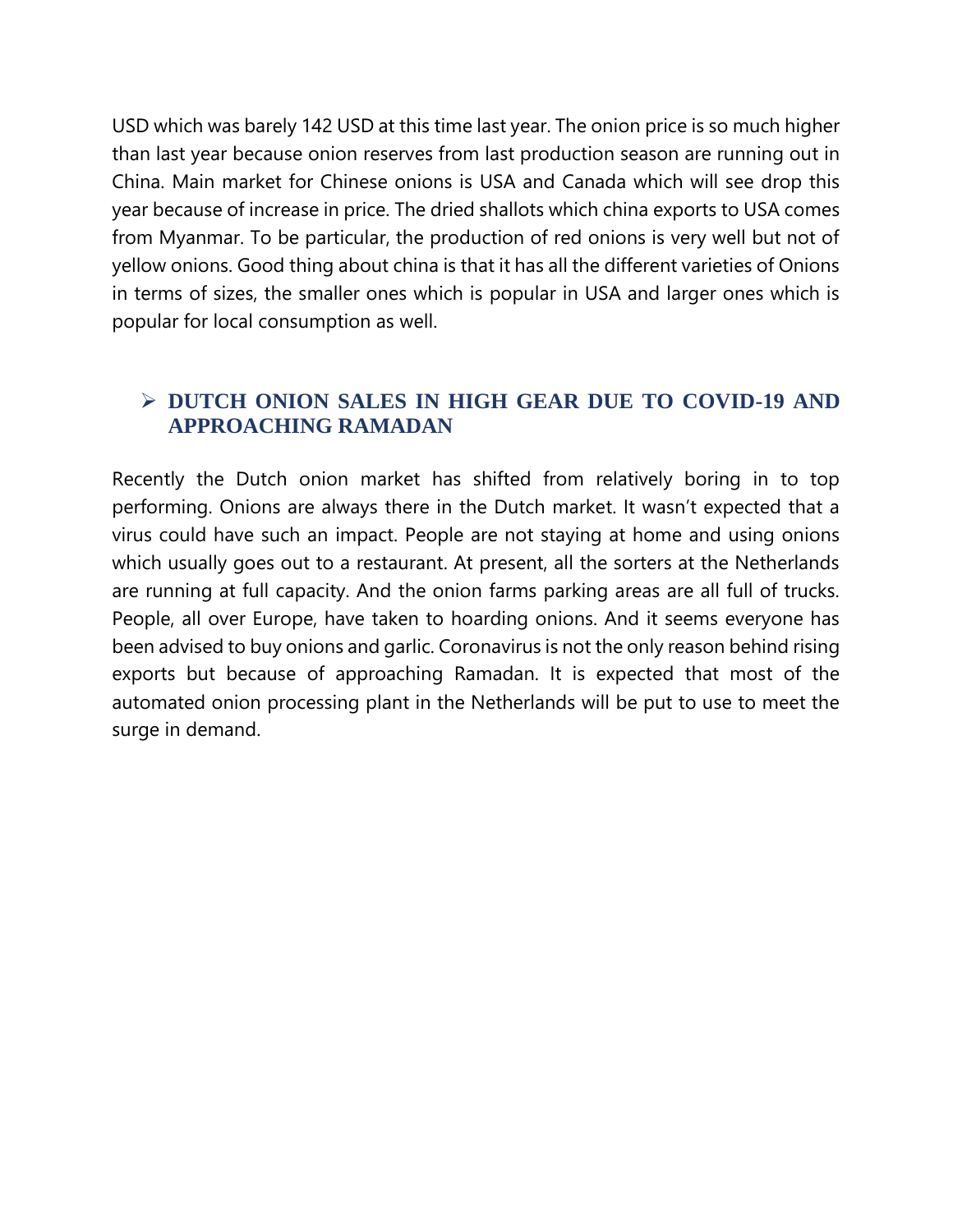# Trade Policy Changes in Global Markets in light of COVID-19

## Russia

On April 3, 2020, Mikhail Mishustin, Chairman of the Russian Government, signed Decree # 445 "On amendments to the list of food products from foreign states that are restricted for procurement for state and municipal needs". This Decree adds imported cucumbers (HS 0707000506) and tomatoes (HS 0702000006) to the list of products specified by Decree # 832 dated August 22, 2016, "On restricting access of some food products from foreign states (other than the EAEU states) to procurement for state and municipal needs". It includes the following food commodities:

1) Fresh and frozen fish products (HS 0302,0303);

2) Prepared or preserved fish; caviar and its substitutes (HS 0304, 1604);

3) Fresh, frozen, processed, preserved crustaceans, shellfish and other aquatic invertebrates (HS 0306,0307);

4) Salt (HS 2501 00 91);

- 5) Iodized salt (HS 2501 00 911 0);
- 6) Beef chilled or frozen (HS 0202);
- 7) Veal chilled or frozen (HS 0202);
- 8) Pork chilled or frozen, also for baby food (HS 0203);
- 9) Cattle sub-products chilled or frozen (HS 0206);
- 10) Cattle meat (beef and veal) frozen, also for baby food (HS 0202);
- 11) Frozen pork meat, also for baby food (HS 0203);
- 12) Frozen poultry meat, also for baby food (HS 0207);
- 13) Frozen poultry sub products (HS 0207);
- 14) Dried and freeze dried milk and cream (HS 0402);
- 15) Butter (HS 0405);
- 16) Butter spreads (HS 0405 10 190 0);
- 17) Cheeses, cheese products and cottage cheese (HS 0406);
- 18) Husked rice (HS 1006 20);
- 19) White sugar made of beetroot or cane (HS 1701);

20) Refined sugar made of beetroot or cane (HS 1701 199 1001);

In response to the COVID-19 epidemic and in order to ensure the agricultural security

of Russian citizens, the Russian Government decided to impose a quota in the amount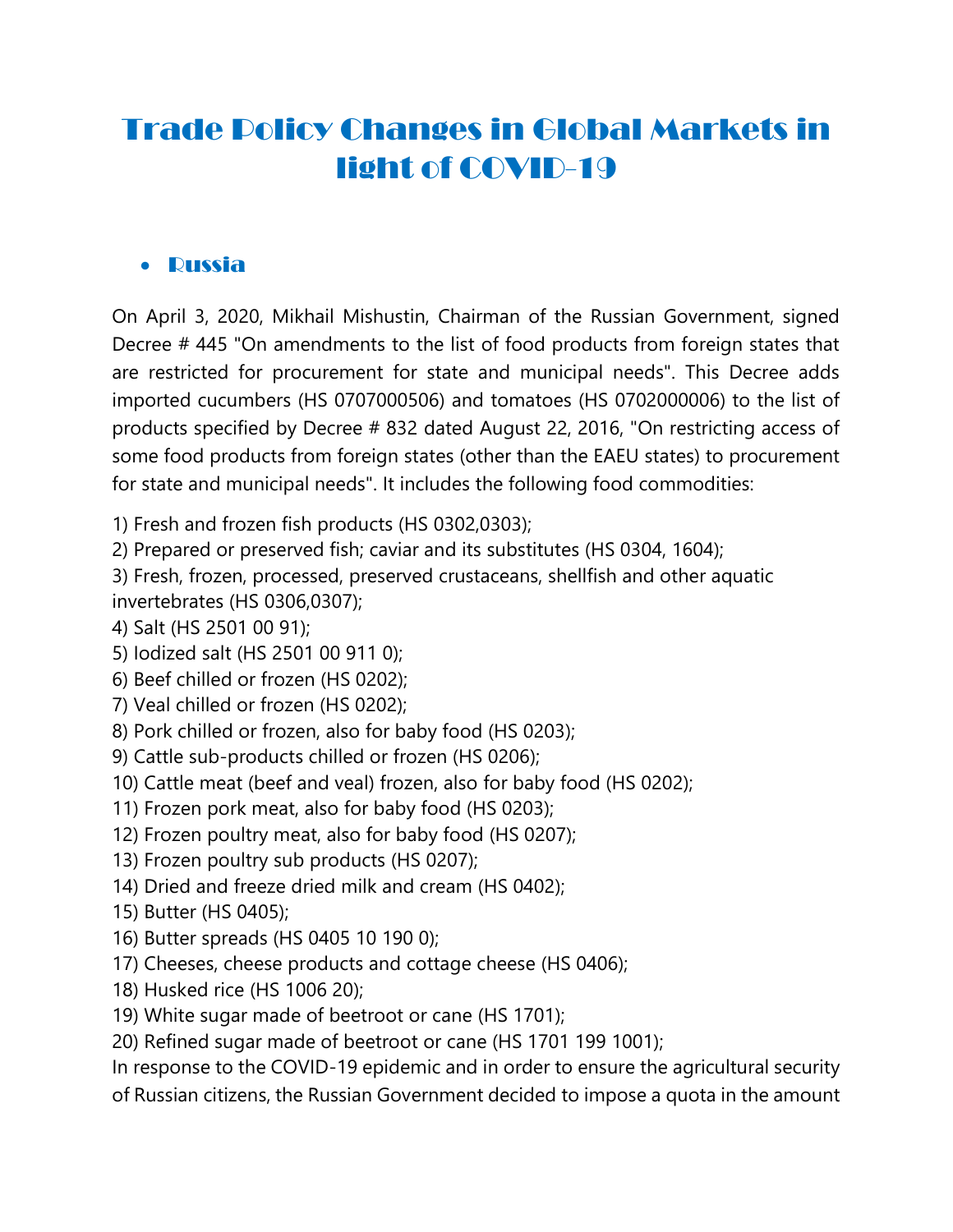of 7MMT to limit exports of certain grains. The quota will be in place from April 1-June 30, 2020 (which marks the end of the current marketing year for grain).

## Vietnam

Vietnam's government approved a plan to export 400,000 tonnes of rice in April after rice exports were previously suspended and another 400,000 tonnes in May. The quantity of rice export reduces by 40% in comparison to the same period in 2019. National rice reserve is added by 700,000 tonnes as the normal level. Prime Minister highlighted that rice exports must be controlled to ensure food security for 100 million Vietnamese in the current context. The Ministry of Agriculture and Rural Development accelerate agricultural production to guarantee food balance. The Minister of Industry and Trade to submit a report on rice export to the PM before April 5 which must ensure that domestic consumption demand will be met in any case, especially amid the adverse weather conditions and the COVID-19 pandemic. The Finance Ministry was assigned to buy 190,000 tons of rice, 90,000 tons of unhusked rice or more for stockpiling in accordance with the national reserve target in 2020 as approved, thus meeting demand in contingency cases.

#### Switzerland

Switzerland maintains (compulsory/strategic) minimum stocks of food for 3-4 months; latest available figures for stocks are: 63,000 tonnes of sugar, 160,000 tonnes of white flour for bread, 33,700 tonnes of cooking oil (a fifth of which is for salad dressing and mayonnaise), and just under 400,000 tonnes of specialist feed for its dairy industry in reserve.

#### Afghanistan

The government has also taken steps to replace wheat imports lost due to border closures with Pakistan with purchases from Central Asia. The government has allocated USD 25 million in the budget to cover immediate expenses related to the epidemic

#### Panama

Procedures have been established to speed up the implementation of an import quota of 230,000 tons of rice.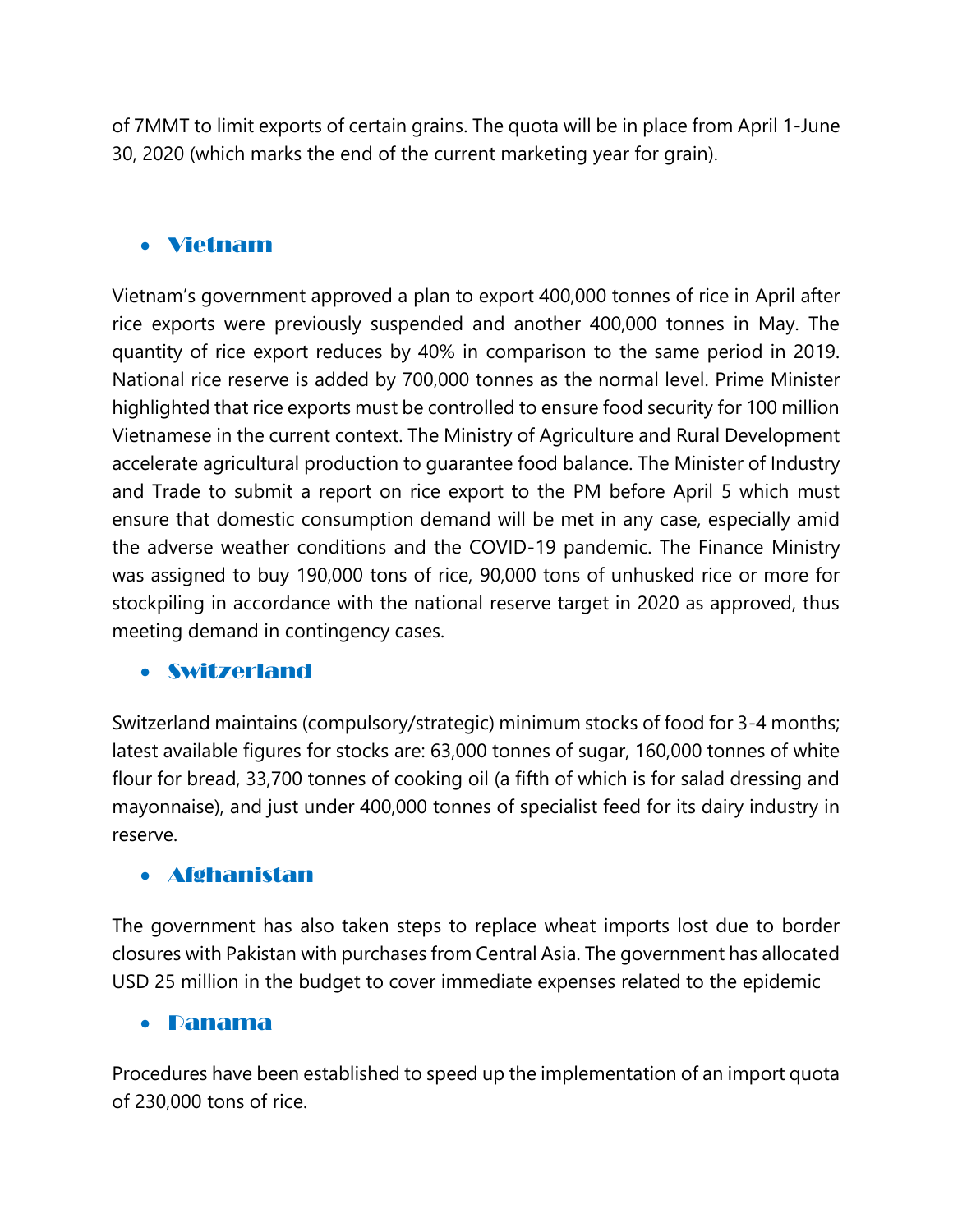## Qatar

On March 15, 2020, as part of the stimulus package, the Ministry exempted all food and medical products from the five percent customs duties for a period of 6 months. This relief must be applied to the final selling price offered to the consumer.

#### Honduras

The government has announced an expert ban for red beans, to protect the domestic supply.

## Eurasian Economic Commission (EEC)

On March 31, 2020, the Eurasian Economic Commission (EEC), which is the regulatory body of the Armenia-Belarus-Kazakhstan-Kyrgyzstan-Russia Eurasian Economic Union (EAEU), issued EEC Collegium Decision No. 43, introducing a ban on exports from the EAEU of a number of food products, most notably sunflower seeds and soy beans, as part of the EAEU coronavirus pandemic response. The export ban will come into effect on April 12, 2020, and will last through June 30, 2020. The ban would mostly affect Russia, which is a large exporter of sunflower seeds and soybeans.

## Algeria

COVID-19: The government announced a ban (temporary suspension) on the export of any strategic product until the end of the pandemic. The Government of Algeria reports that Algeria has enough food stocks to meet domestic food demand through the beginning of 2021, although demand for semolina and flour have surged since the beginning of the COVID-19 outbreak.

The Directorate General of Customs published the list of tariff subheadings for products temporarily suspended from export until the end of the health crisis. Included on the list are semolina, flour, pulses and rice, pasta, vegetable oils, sugar, coffee, mineral water, tomato paste, milk and milk powder (including those intended for children), vegetables and fresh fruits. The list also includes meats.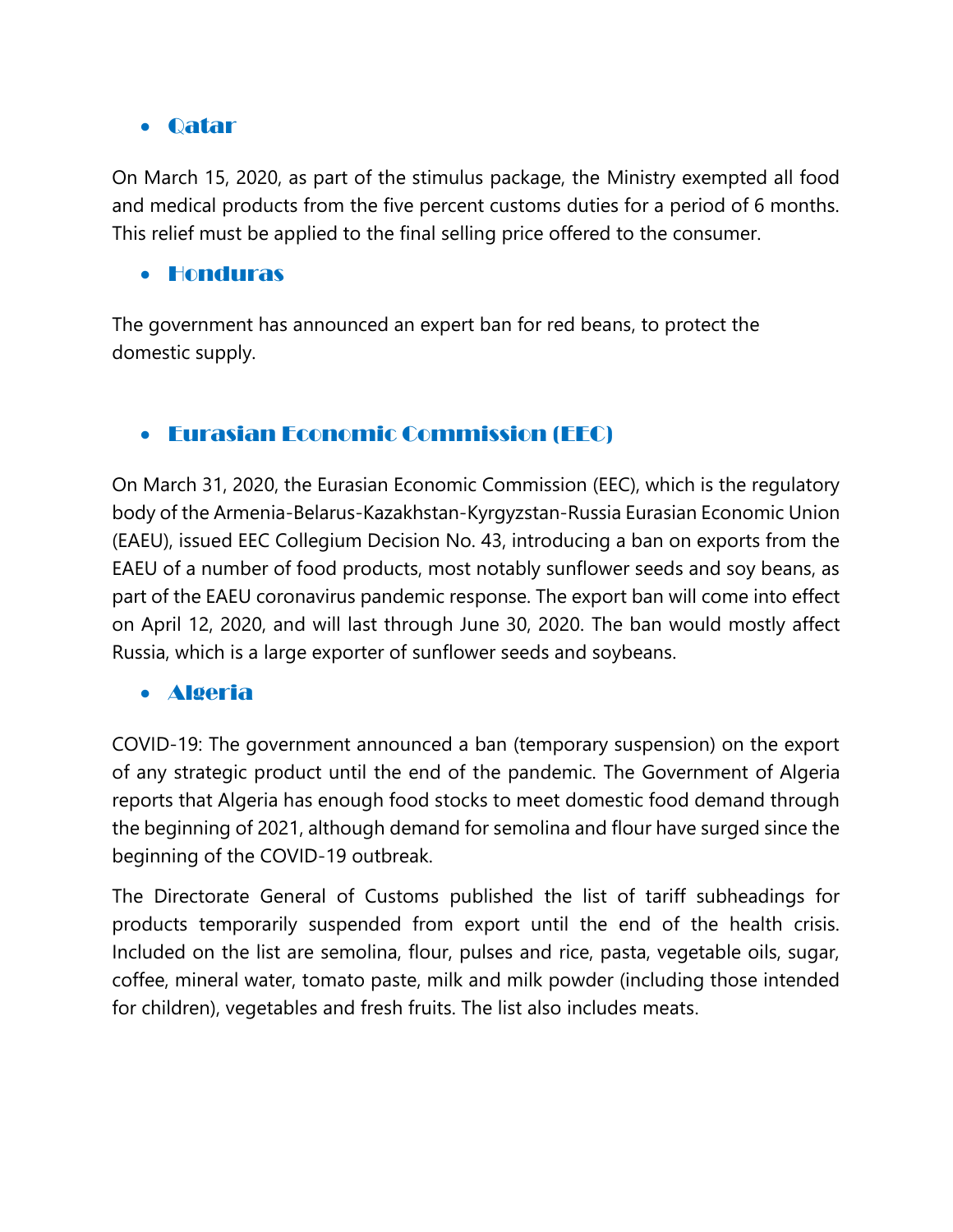#### Ukraine

Ukraine introduced export restrictions for wheat at 20.2 million metric tons (MMT) until the end of marketing year (MY) 2019/20.

#### Timor-Leste

The Government response so far is to initiate an international procurement of 3,800 MT of rice through their national logistic center.

#### Morocco

On March 27, 2020, the Government of Morocco extended the import duty exemption on common wheat until June 15, 2020 to ensure adequate supply and maintain low prices in the local market. On March 27, 2020, the government of Morocco suspended customs duties on durum wheat, lentils, chickpeas, beans and dry common beans. This measure will take effect starting April 1, 2020, and continue until further notice. The decision aims to provide regular and affordable supplies of durum and legumes during Morocco's ongoing drought and also in preparation for the month of Ramadan.

#### Kazakhstan

Beginning on March 27, Kazakhstan implemented a number of export restrictions on staple food products, including some products for which Kazakhstan is an important regional supplier. In particular, wheat and wheat flour are subject to export quotas, while many vegetable and oilseed products are prohibited for export. Kazakhstan has established a monthly export quota of 200,000 metric tons (MT) for wheat grain and 70,000 MT of wheat flour.

#### Bhutan

The Bhutan government banned the import of Doma (betel nut) and Pani (betel leaf) in addition to fruit, vegetables and meat in an attempt to curb the spread of coronavirus in the country. In the wake of coronavirus pandemic, the Himalyan kingdom of Bhutan has closed down all its international borders with India.